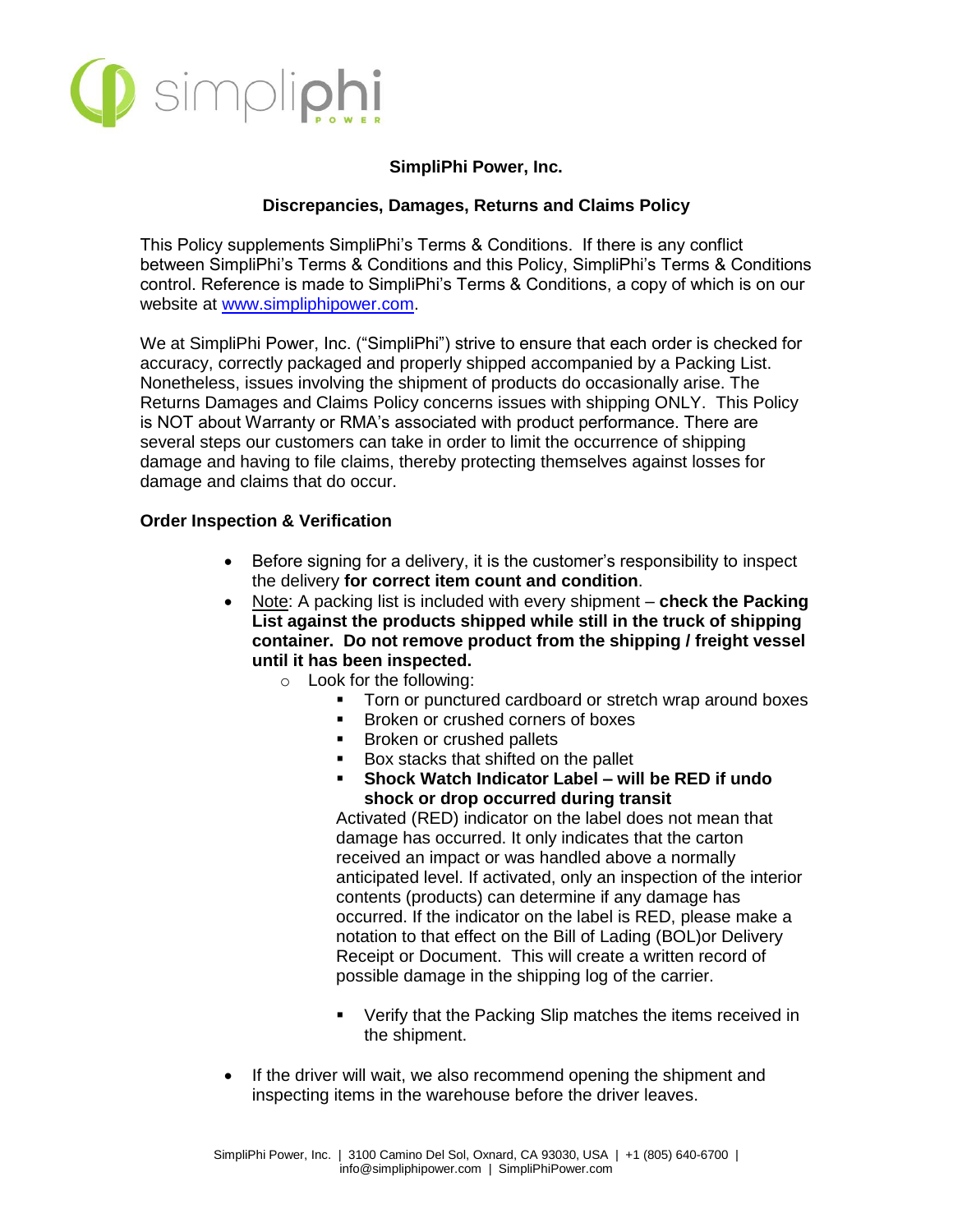- If the driver is unwilling to wait for a complete inspection, notate that shipment may contain concealed damage on the Bill of Lading or Delivery Receipt.
- **Note any discrepancies in item count and any item damage evident on packing material on Delivery Receipt** and inform the driver to make a written notation on the paperwork.
- **Please do not refuse the delivery…. refusing delivery may result in additional and costly freight charges for you.**
- **Please be advised that if damage or a discrepancy is NOT noted in writing on the BOL at the time of delivery, the ability to file a claim can be limited or forfeited.**

The process for reporting order discrepancies varies based on what the issue is and on the carrier. By following the steps laid out below, the customer can ensure that claims are processed in the most efficient manner possible. Please direct any questions not covered below to [orders@simpliphipower.com](mailto:orders@simpliphipower.com) or [shipping@simpliphipower.com](mailto:shipping@simpliphipower.com) listed at the end of this document.

**~~~**

### **Shipping Incident Report Form**

Before making any returns, contact our shipping support team at [shipping@simpliphipower.com](mailto:shipping@simpliphipower.com) to obtain a Shipping Incident Report Form and a Shipping Incident Report Number.

**~~~**

# **Reporting Shipping Discrepancies and Damage**

### **For Shipping Damage:**

- After inspecting the order, immediately write a description of the damage on the BOL and/or the Delivery Receipt and inform the driver.
- Take pictures of the entire shipment as it arrived while still in the shipping vessel, as well as pictures of the specific damaged product with your phone or digital camera to document the damage to include in the subsequent report to the shipping carrier.
	- o Note: If damage is not recorded *and* brought to the driver's attention, **the carrier will not honor any damage claim**.
	- o Please also indicate on the Delivery Receipt if the driver was unable or unwilling to wait to allow an inspection of the items within the boxes or crates in the shipment.
- After noting all the damages in writing, please sign for the delivery.
- Before filing a "Freight Damages" claim, you must collect the following:
	- o Pictures of the damaged packaging and product
	- $\circ$  Serial numbers for the damaged PHI batteries and/or other products such as the AccESS, ExprESS, Big & Little Genny's.
	- o A copy of the Delivery Receipt and Bill of Lading.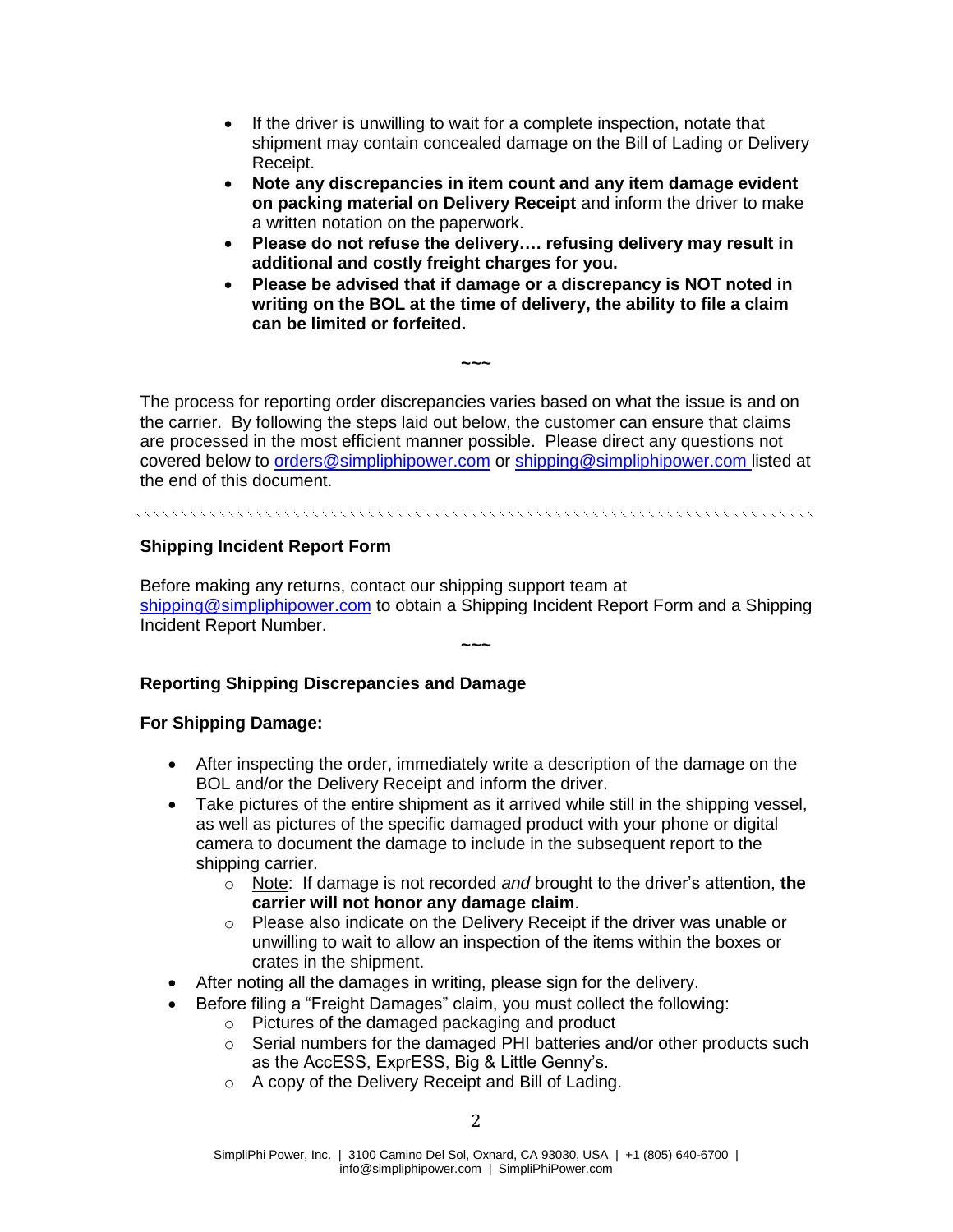- o A copy of the Packing Slip and Invoice.
- Parcel and freight damage claims are handled differently.
	- o If this was a **parcel shipment** arranged by SimpliPhi Power Inc.,(e.g., UPS, FedEx)
		- Please contact [shipping@simpliphipower.com](mailto:shipping@simpliphipower.com) **within 24 hours of delivery**.
		- Our agreement with our shipping carriers requires us to file parcel claims for our customers; these claims must be filed with the carrier as soon as possible to enhance the likelihood of coverage for the discrepancy and/or damage.
	- o If this was a **freight shipment** (e.g., XPO, UPS Freight, FedEx) arranged by SimpliPhi Power Inc.,
		- Please **file a shipping incident report form** requested from [shipping@simpliphipower.com](mailto:shipping@simpliphipower.com) within 24 hours of delivery and send to [shipping@simpliphipower.com.](mailto:shipping@simpliphipower.com)
		- SimpliPhi Power Inc., will file the claim with the assigned freight forwarder.
- If the freight is arranged by the customer/distributor, once the claim is filed, please contact our shipping/logistics supervisor [\(shipping@simpliphipower.com\)](mailto:shipping@simpliphipower.com) for the damage inspection and damage incident report completion for related repairs. SimpliPhi will not cover any repair charges related to damages if the shipping is arranged by customer/distributor.
	- o **Note: For a successful inspection, all original packaging and damaged product must be maintained and stored at the Destination Point until the claim has been settled.**
	- o **For the shipping damage claim, SimpliPhi shipping support will require Returning the Product to SimpliPhi.**

# **For Overage, Shortage or Missing Items (Discrepancies):**

- After inspecting the order, immediately write a description of the item count discrepancy on the Delivery Receipt and inform the driver and note the discrepancy in Bill of Lading.
	- o Note: Unshipped items will not appear on the Packing List and will automatically be shipped to the address on the order as soon as product becomes available. *It is not necessary to submit a SimpliPhi RMA Form for these items.*
- For any overage, shortage or missing item issues please contact orders@simpliphipower.com **within 30 days of receipt.**
- After reviewing the submitted information, one of our Contracts Administrators will contact you to assist you with the order issue.

### **Replacement Orders**